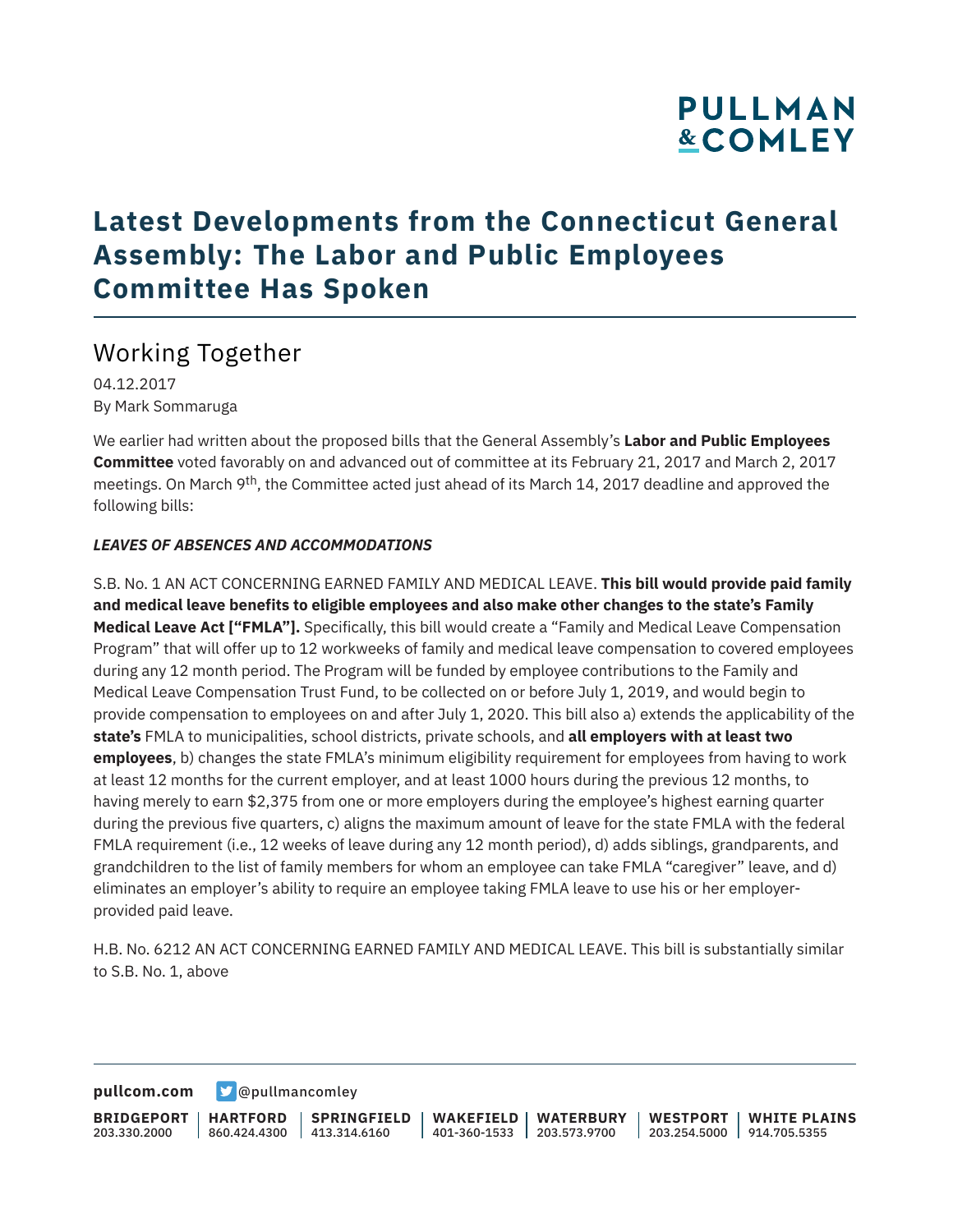### Latest Developments from the Connecticut General Assembly: The Labor and Public Employees Committee Has Spoken

H.B. No. 6668 AN ACT CONCERNING PREGNANT WOMEN IN THE WORKPLACE. This bill would expand the non-discrimination protections and accommodations employers must make for pregnant employees. The bill would expand the pregnancy discrimination/ accommodations protections to include lactation. The bill lists specific "reasonable accommodations" an employer may be obligated to provide (assuming the employer cannot establish an "undue hardship") including being permitted to sit while working, more frequent or longer breaks, periodic rest, assistance with manual labor, job restructuring, light duty assignments, modified work schedules, temporary transfers to less strenuous or hazardous work, time off to recover from childbirth, or break time and appropriate facilities for expressing breast milk. The bill also explicitly prohibits employers from: 1) denying employment opportunities to an employee or person seeking employment due to the employee's request for a reasonable accommodation due to her pregnancy; 2) forcing an employee or person seeking employment affected by pregnancy to accept a reasonable accommodation if the employee or person seeking employment does not have a known limitation related to her pregnancy, or does not require a reasonable accommodation to perform the essential duties related to her employment; 3) requiring an employee to take a leave of absence if a reasonable accommodation can be provided in lieu of such leave; and 4) retaliating against an employee in the terms, conditions or privileges of her employment based upon such employee's request for a reasonable accommodation.

#### *WAGE/HOUR*

S.B. No. 747 AN ACT PROHIBITING "ON-CALL" SHIFT SCHEDULING FOR EMPLOYEES. This bill would require employers to provide to their employees (and post in a conspicuous place) a work schedule 21 days in advance of the first day on the schedule, and provide at least 24 hours prior notice of any changes in the schedule. This bill would prohibit employers from requiring an employee a) to work shifts not included in the work schedule without the employee's written consent, and b) to search for or identify a replacement employee to cover any hours during which an employee is unable to work a scheduled shift. The bill also provides for payment of additional "predictability pay" to employees whenever an employer deviates from the schedule, with payment of one hour of such pay for changes taking place less than 21 days prior to the commencement of the shift, and four hours of such pay if the change occurs less than 24 hours prior to the start of the shift. The bill prohibits employers from requiring an employee to work a shift that a) begins within 11 hours after the end of a previous shift, or b) follows the end of a shift that began prior to midnight and ended after midnight on consecutive days; an employee would then have to be paid 1.5 times his/her regular rate for any shift so worked. This bill does not apply to any shift changes made at the request of an employee, and does not override any contract, collective bargaining agreement or benefit plan providing policies that are more "beneficial" to the employee.

H.B. No. 6914 AN ACT CONCERNING A MINIMUM WORKWEEK FOR PERSONS PERFORMING JANITORIAL OR BUILDING MAINTENANCE SERVICES. This bill would mandate a minimum workweek of 30 hours for individuals who perform janitorial or building maintenance services at certain "covered locations" which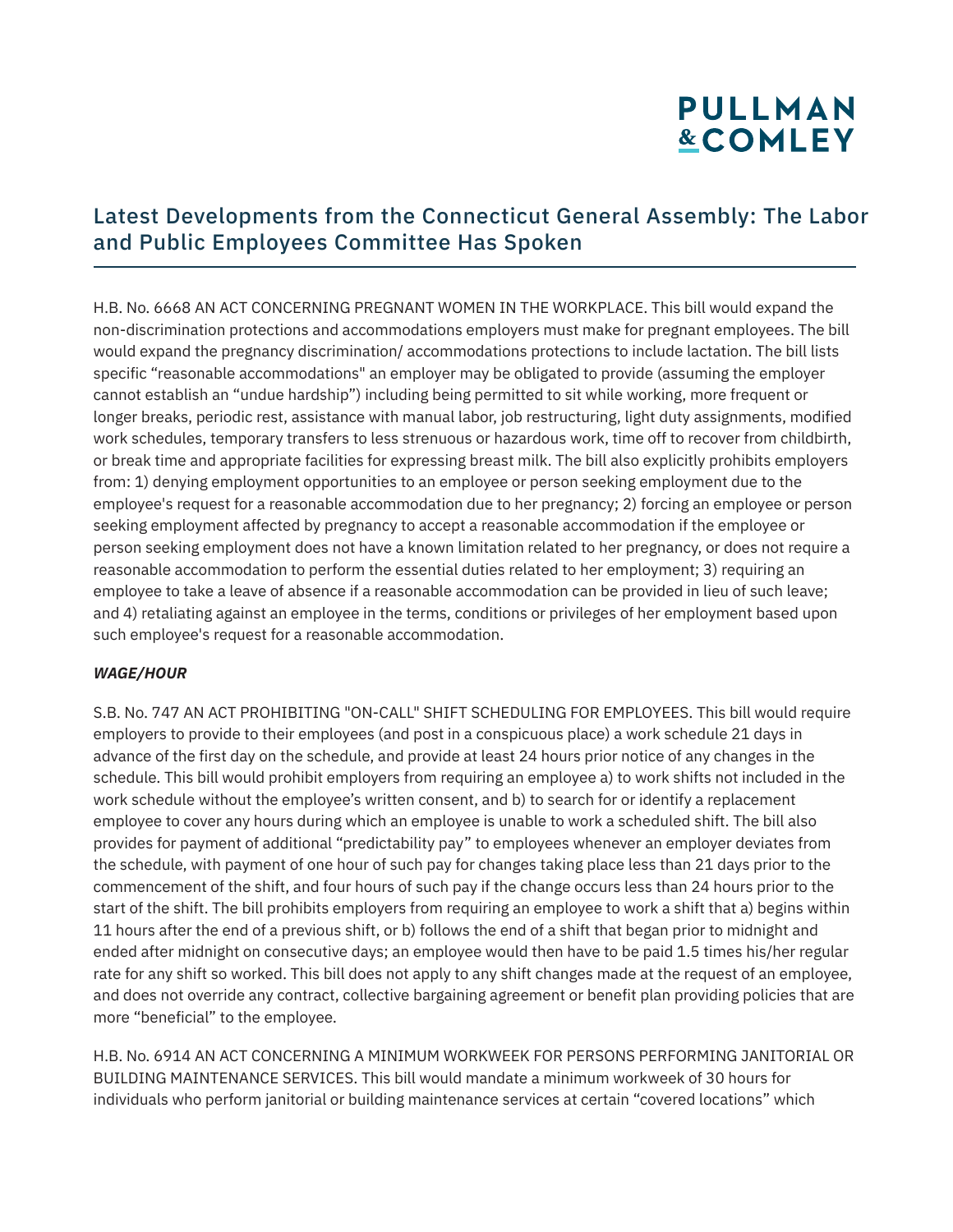### Latest Developments from the Connecticut General Assembly: The Labor and Public Employees Committee Has Spoken

include 1) a covered office location having an area of not less than 100,000 square feet, 2) a private or public institution of higher education, or 3) a museum, except where the janitorial contract for that location is intended to create work opportunities for people with disabilities.

#### *MUNICIPAL AND POLICE*

S.B. No. 746 AN ACT AMENDING THE MUNICIPAL EMPLOYMENT RETIREMENT SYSTEM FOR NEWLY HIRED EMPLOYEES. This bill would exempt overtime payments from the calculation of pensions offered via the Municipal Employees Retirement System for employees hired after the bill's enactment.

H.B. No. 5445 AN ACT CONCERNING MUNICIPAL BUDGET RESERVE BALANCES. This bill would provide that when assessing a municipality's "ability to pay" during binding interest arbitration proceedings under the Municipal Employee Relations Act, there shall be an irrebuttable presumption that a budget reserve of 15% is not available for payment of the cost of any item subject to arbitration.

H.B. No. 6913 AN ACT CONCERNING MUNICIPAL CONSTRUCTION PROJECTS. This bill would prohibit a legislative body of a municipality from approving any new municipal construction project for which the estimated cost is greater than 25 million dollars unless there has first been the opportunity for public comment on the project at a properly noticed public hearing.

H.B. No. 6663 AN ACT CONCERNING POLICE MISCONDUCT. This bill would expand the obligation of employing law enforcement agencies to provide all relevant information when there is an investigation by the Division of Criminal Justice of a police officer concerning the use of physical force. The bill further provides that if the Division determines that the use of physical force was not appropriate, the officer shall immediately be suspended without pay by the appropriate law enforcement agency until the conclusion of any further proceedings involving the incident. This bill also provides that if any officer is convicted of or pleads guilty or nolo contendere to the inappropriate use of physical force or a crime of violence involving the unlawful use or threatened use of physical force related to such officer's employment, the employing law enforcement agency must immediately terminate the officer's employment. This bill would prohibit any collective bargaining agreement provision entered into on or after July 1, 2017 from containing any provisions that contradict these new requirements.

H.B. No. 6662 AN ACT CONCERNING THE REVOCATION OF PENSIONS OF POLICE OFFICERS WHO COMMIT ANY CRIME RELATED TO EMPLOYMENT. This bill would enable the Attorney General's office to petition the court to seek the revocation of pension benefits for police officers who commit any crimes related to the inappropriate use of physical force. The bill also provides that an officer shall be immediately suspended without pay upon the commencement of an investigation of whether the officer's use of physical force was appropriate. The bill further provides that if the Attorney General applies to the Superior Court for an order to revoke or reduce the pension of the officer, the suspension without pay shall continue until a determination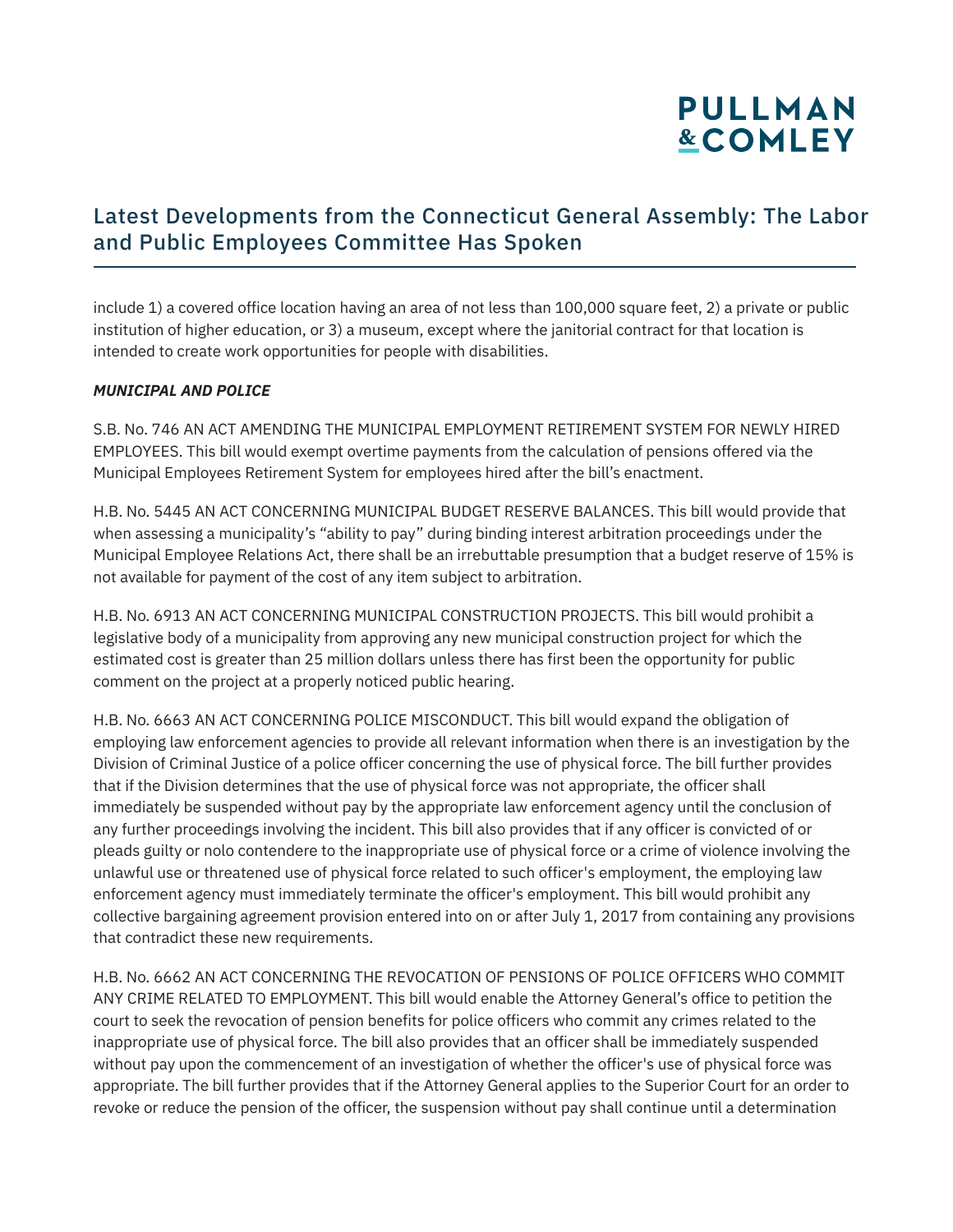### Latest Developments from the Connecticut General Assembly: The Labor and Public Employees Committee Has Spoken

has been made by the Court concerning the pension.

#### *WORKERS' COMPENSATION*

H.B. No. 6666 AN ACT EXPANDING REMEDIES AND POTENTIAL LIABILITY FOR UNREASONABLY CONTESTED OR DELAYED WORKERS' COMPENSATION CLAIMS. This bill would permit a workers' compensation claimant to bring an action against an employer or insurer who has "unreasonably" contested liability or delayed payments or adjustment of such compensation.

S.B. No. 376 AN ACT AUGMENTING THE FEE SCHEDULE FOR RADIOLOGY SERVICES UNDER THE WORKERS' COMPENSATION STATUTES. This bill would increase the Workers' Compensation Commission's fee schedule for certain radiology services by 15%.

#### *UNEMPLOYMENT COMPENSATION*

H.B. No. 6461 AN ACT CONCERNING UNEMPLOYMENT COMPENSATION. This bill would revise the base period for determining the benefit rate for unemployment compensation. (from the highest quarter to the average of three quarters). This bill also provides that the maximum benefit rate shall not increase in any benefit year if the Unemployment Trust Fund is less than 70% solvent. Finally, this bill would revise the disqualification for receiving unemployment compensation benefits during the period that an employee is receiving severance pay so as to end the exemption for payments linked to an employee's waiver of claims against the employer.

H.B. No. 6907 AN ACT CONCERNING THE INTERSTATE PASSENGER CARRIER LAW. This bill would amend the unemployment compensation statutes to exempt the relationship between multi-passenger carriers and contractors under intrastate and interstate passenger carrier permits from the definition of "employee".

#### *TASK FORCES AND STUDIES*

H.B. No. 5590 AN ACT CREATING A TASK FORCE TO IMPROVE THE WORKFORCE DEVELOPMENT SYSTEM IN THE STATE OF CONNECTICUT. As the title suggests, this bill would establish a task force to study the effectiveness, impact, and cohesiveness of workforce development programs and initiatives in the state.

S.B. No. 723 AN ACT CONCERNING APPRENTICESHIP COSTS. This bill as amended would require a study by the State of the impact that apprenticeship costs have on small businesses.

H.B. No. 6219 AN ACT CONCERNING COMMUNITY REENTRY BY PERSONS WHO WERE INCARCERATED. This bill would require the state's Commission on Equity and Opportunity to study and recommend ways to provide 1) persons recently released from correctional facilities with enhanced employment opportunities, and 2) tax incentives to employers who provide employment opportunities to persons recently released from